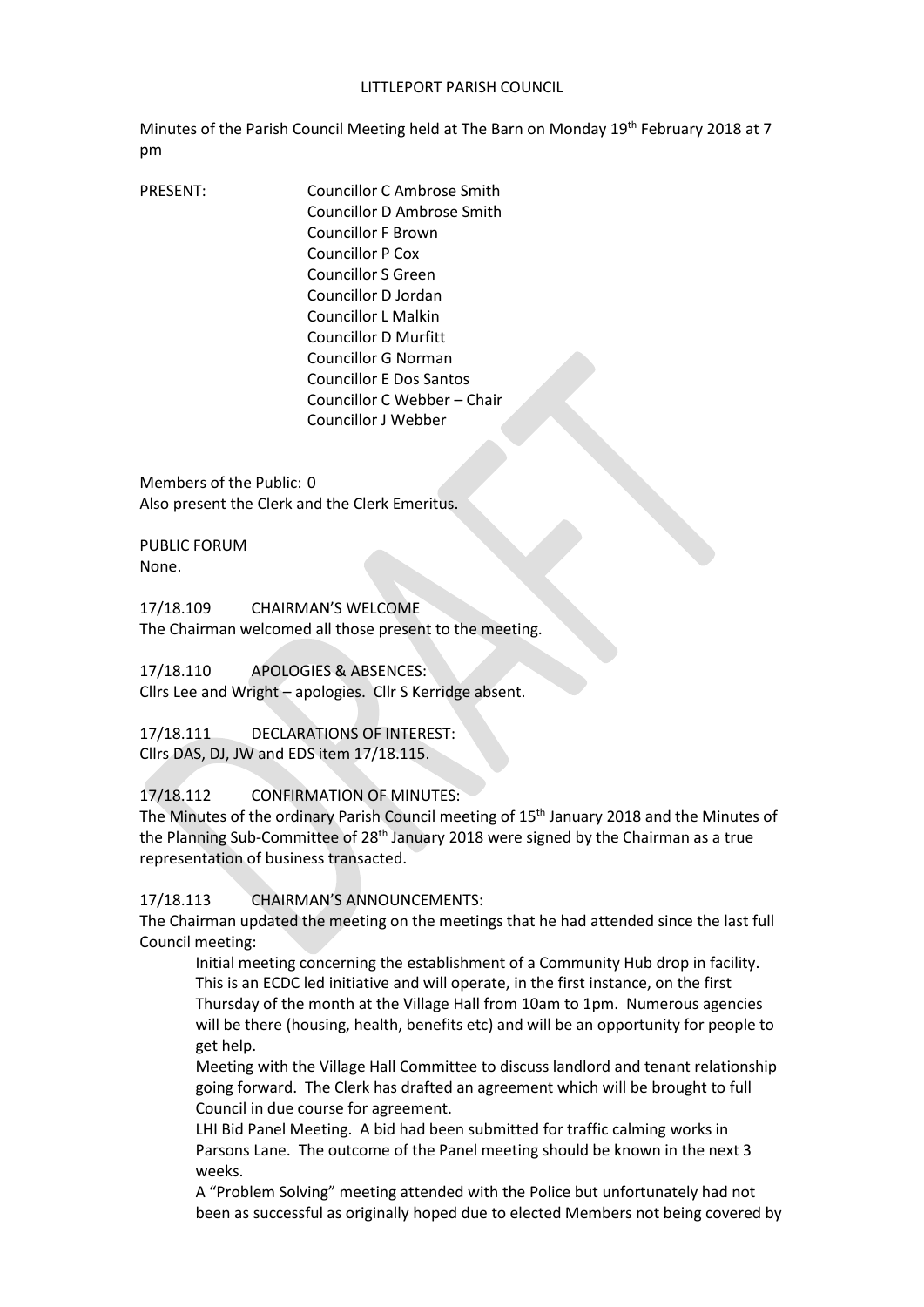laws in respect of confidentiality. The Police will ensure that any information concerning issues which are thought to be relevant to the Parish will be sent through.

A meeting is taking place on  $26<sup>th</sup>$  February with Millfield School concerning the issues that they are experiencing in respect of parking. DAS will also be in attendance as it is thought that any solution may well have to be County Council led.

### 17/18.114 PADDOCKS – TRANSFER FOR SIGNING

Despite reassurances from ECDC to the contrary, they have yet to provide the Solicitor with the up to date search and conveyance requested. Until this documentation is received and reviewed by the Solicitor, the Parish Council are advised not to sign any transfer document.

Following discussion it was AGREED that the Chairman be given delegated authority to sign this document as soon as the Parish Council is advised by the Solicitor that everything is in order.

# 17/18.115 DOG WASTE/LITTER BINS – LEISURE CENTRE AND PLAY AREAS

Further instances of vandalism have taken place throughout the village in respect of the litter bins, in particular those situated at the play areas. Following discussion with the groundsman, it had been suggested that the purchase of rectangular bins may offer better protection from vandalism and the Clerk had obtained a quote from Glasdons for the purchase of 5 bins. The cost to replace the 5 bins is £1,665.50 plus VAT. It was AGREED that the order for 5 replacement bins be placed.

A request had also been received from the Leisure Centre asking whether the Parish Council would fund the purchase and installation of 8 waste bins within the Leisure Centre grounds in an attempt to encourage users of the land to dispose of their rubbish in an appropriate fashion. The Leisure Centre staff would take on responsibility for emptying the bins, the purchase would be classed as a 'gift' to the Leisure Centre.

A quote for the purchase of a further 8 waste bins is in the sum of £2,664.80 plus VAT. It was AGREED that the order for the further 8 waste bins be placed.

Following discussion it was AGREED that a total order for 14 bins (£4,663.40 plus VAT) be placed which would leave one bin in reserve.

The funding for the purchase of the bins will be taken from the CIL monies already received from the District Council.

# 17/18.116 NEW NEIGHBOURHOOD WATCH SCHEME – REQUEST FOR FUNDING Correspondence had been received from the newly formed Millpit Furlong/Hoof Close Neighbourhood Watch Scheme requesting financial assistance in the purchase of signage for lamp posts etc.

The new Scheme has now received Police approval and they are keen to get the group up and running. Permission has been sought, and granted, from CCC in respect of the placing of the signs on the lamp posts.

The sum requested is £90.

It was AGREED that the sum of £90 be granted to the new Neighbourhood Watch Scheme.

# 17/18.117 SPEED SIGN – QUOTATION FOR REPAIR

Following the damage that occurred to the MVAS the Clerk had received a quotation from Swarco Traffic for it to be repaired. The quote is in the sum of £1,100 plus VAT.

The Clerk has contacted the Parish Council's insurance company who have confirmed that this amount could be claimed on the insurance without having a detrimental effect on the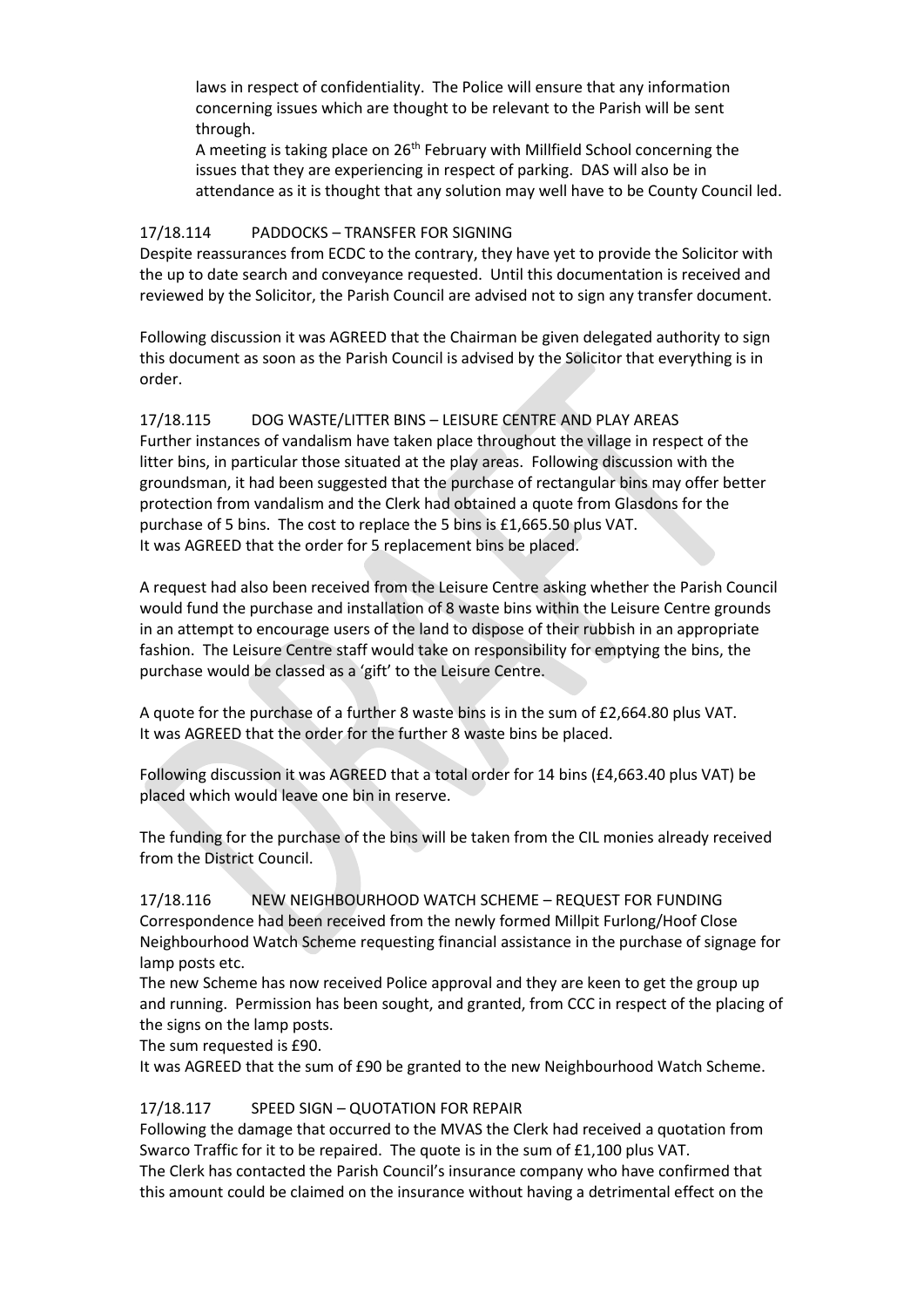premium payable for the coming year. The Parish Council would have to pay £200 excess if a claim were to be submitted.

It was AGREED that an insurance claim be submitted to cover the cost of the repair.

### 17/18.118

Agenda should read Whitelands not Whitefields

LAND AT WHITELANDS – OFFSITE OPEN SPACE CONTRIBUTION

Correspondence had been received from Pegasus Group, agents for the developers of land at Whitelands, Highfield Farm, concerning ECDC's requirement that an offer of offsite open space/or financial contribution towards any existing open space be made to the Parish Council.

Discussion took place over what might be considered suitable and JW and DAS (in their role as District Councillors) agreed to investigate the approximate level of commuted sum the Parish Council may expect to receive to inform further discussions at the Parish Council meeting to take place on 19<sup>th</sup> March.

DAS also pointed out that Littleport is, following a County Council audit, 22% short of open spaces within the parish so wished consideration to be given to the acquiring of land to mitigate some of the shortfall.

This item will be further discussed at the next full Council meeting to take place on 19<sup>th</sup> March 2018.

### 17/18.119 FINANCE:

119.1 The Financial Statements of the Parish Council were signed by the Chairman as a true representation of the accounts held by the Parish Council.

119.2 The following payments were made out of meeting from 15<sup>th</sup> January 2018 18<sup>th</sup> February 2018:

| Cheque/DD | Payee                      | Amount  |
|-----------|----------------------------|---------|
| DD        | <b>Anglian Water</b>       | 13.45   |
| DD        | Anglian Water              | 88.91   |
| DD        | Anglian Water              | 47.88   |
| DD        | Anglian Water              | 45.10   |
| DD        | E.on                       | 27.66   |
| DD        | <b>Fuel Card</b>           | 38.42   |
| DD        | E.on                       | 8.11    |
| DD        | <b>BT</b>                  | 52.90   |
| DD        | <b>NEST</b>                | 45.16   |
| DD        | <b>B</b> Gas               | 52.86   |
| DD        | <b>Barclays Bank Wages</b> | 5342.29 |
| DD        | <b>Fuel Card</b>           | 21.00   |
| DD        | E.on                       | 27.07   |
| 104322    | Clearview                  | 6723.60 |
| 104323    | <b>CSA Cleaning</b>        | 1756.76 |

#### 119.3 The following orders for payments were duly authorised:

| Cheque/DD | Payee                       | Amount  |
|-----------|-----------------------------|---------|
| 104324    | <b>Balfour Beatty</b>       | 1052.28 |
| 104325    | Clearview                   | 805.20  |
| 104326    | RT J Constable              | 705.60  |
| 104327    | <b>Copier Warehouse</b>     | 25.06   |
| 104328    | Towergate insurance Brokers | 243.00  |
| 104329    | James Lee Electrical        | 584.81  |